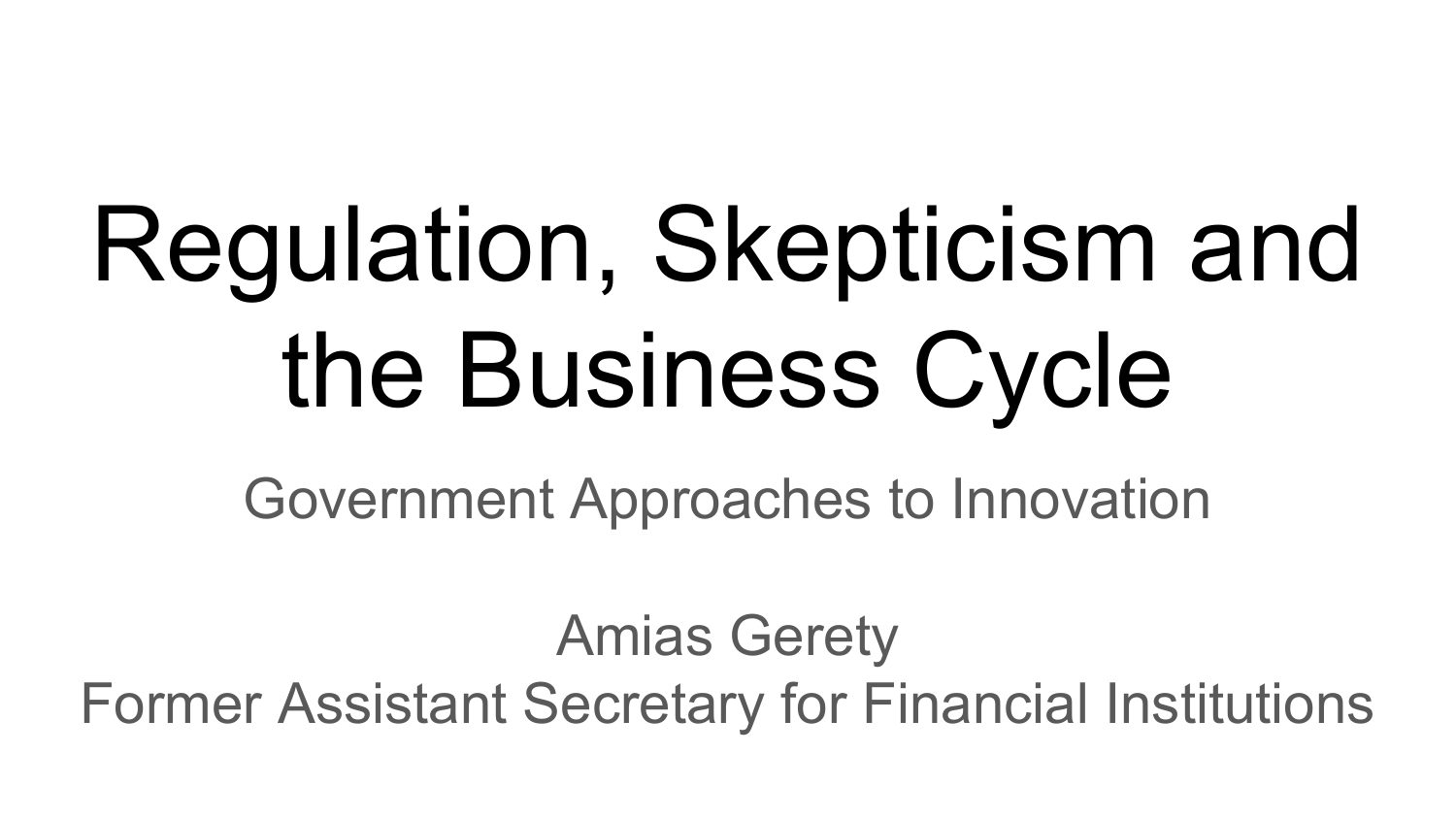## What Has Been Done?

- *Information Gathering:* requests for information, conferences, convenings
- *Writing:* Treasury White Paper on Marketplace Lending (May 2016); OCC Framework on Responsible Innovation (October 2016); Federal Reserve Paper on Distributed Ledger Technology (December 2016)
- *Regulatory Action:* CFPB Project Catalyst, OCC Fintech Charter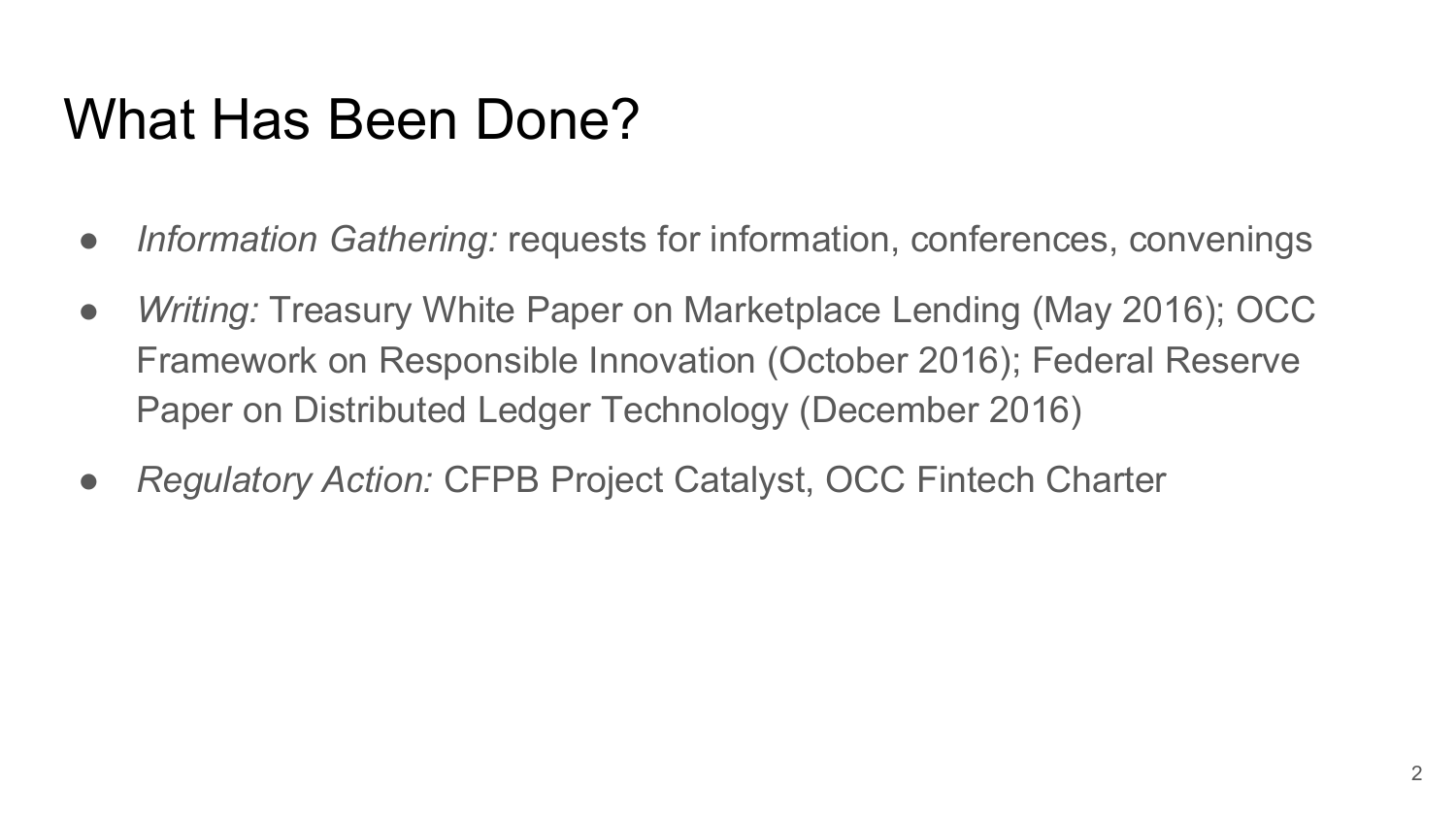### Who Needs a Sandbox?

- Laws, Regulation, and Guidance are largely technology agnostic
	- Truth in Lending Act: "The term "credit" means the right granted by a creditor to a debtor to defer payment of debt or to incur debt and defer its payment."
	- Securities Exchange Act: "The term ''exchange'' means any organization, association, or group of persons, whether incorporated or unincorporated, which constitutes, maintains, or provides a market place or facilities for bringing together purchasers and sellers of securities...."
- Regulators have a high bar for changing policy based on technology.
- State licensing regimes and partnerships with established players provide many avenues for innovation to prove out -- whether technologically or in terms of business process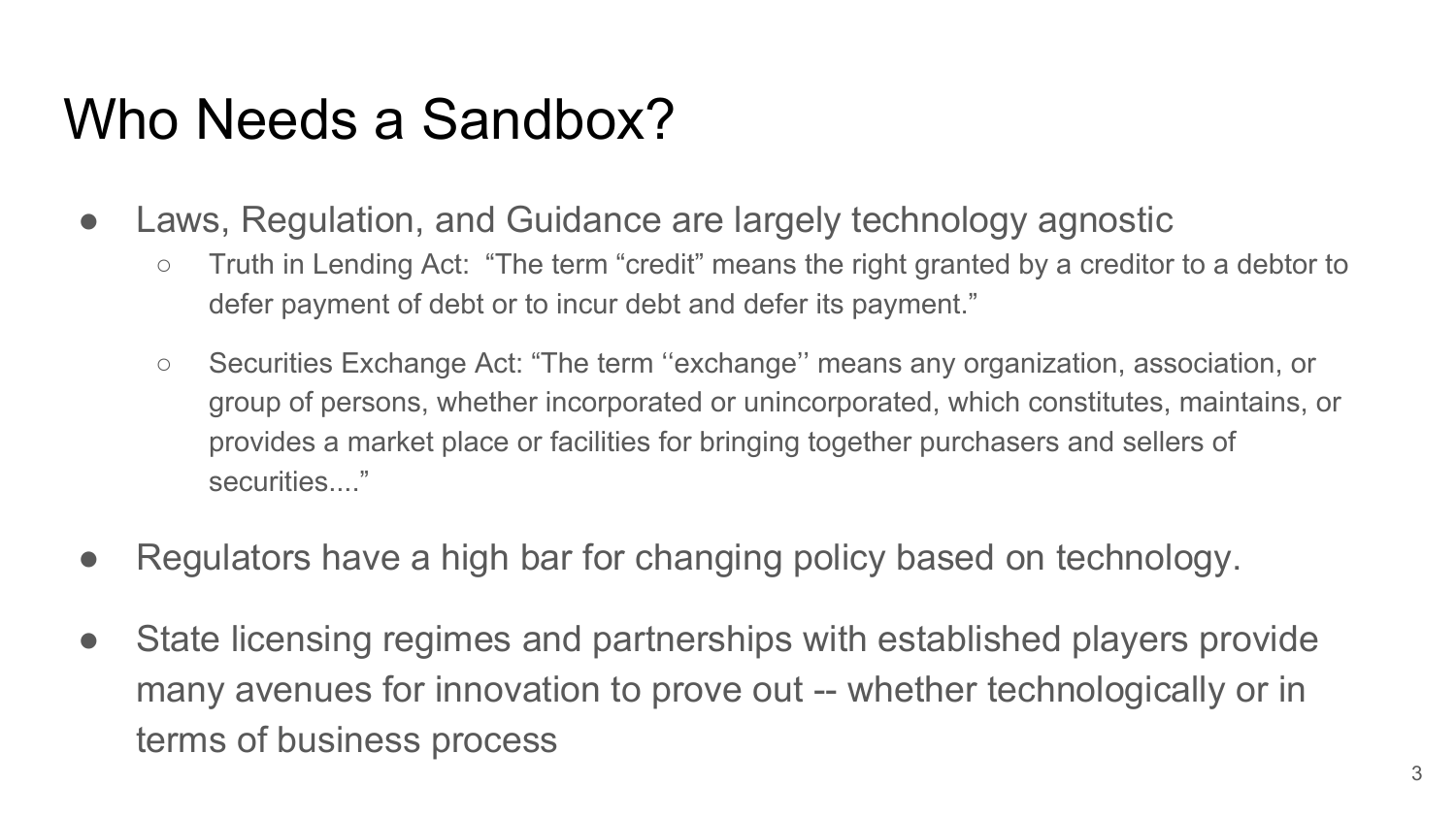#### Pre-crisis Financial Innovation in One Image



Hard to tell what's going on in this picture?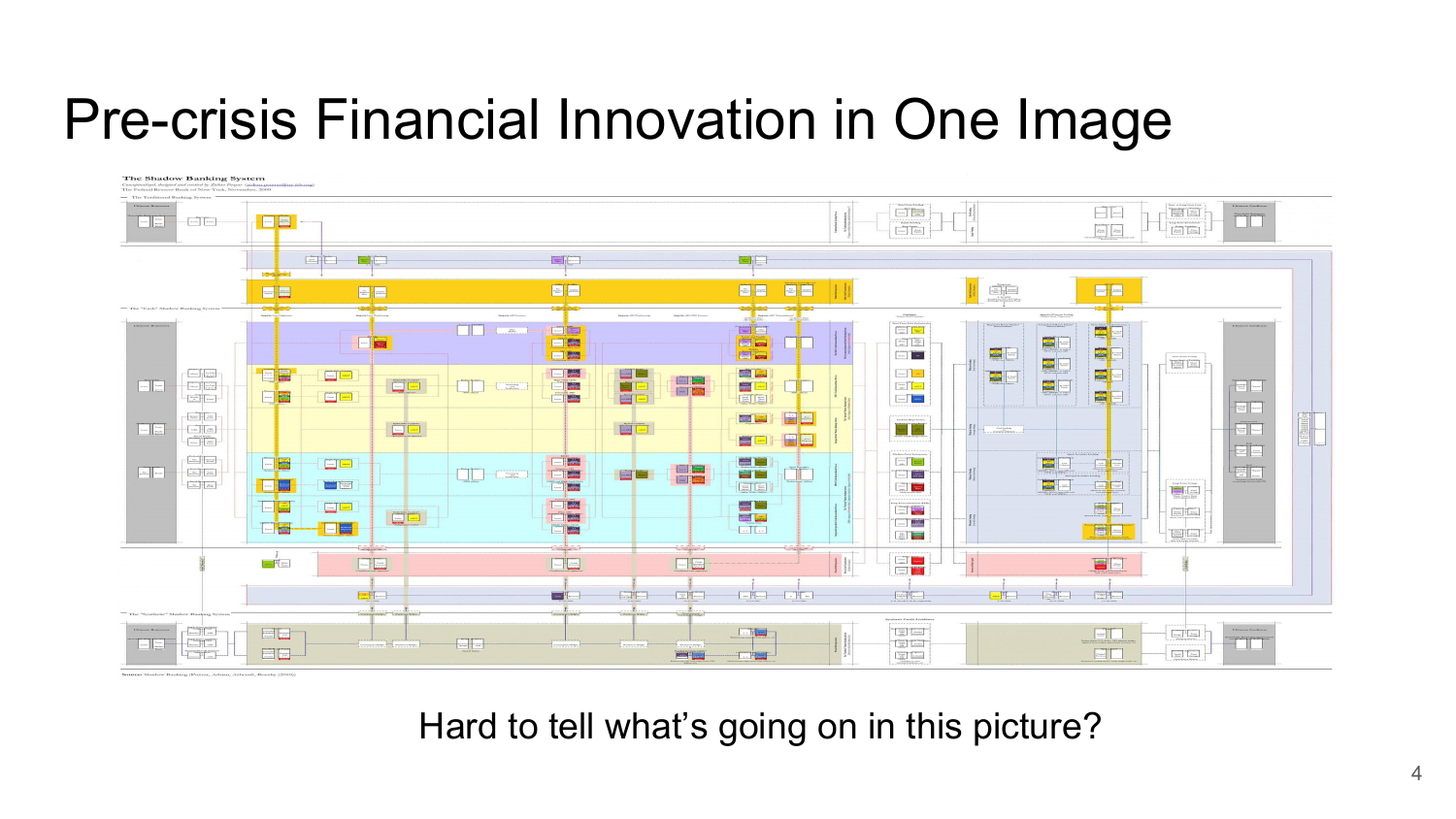# Lending: Innovation and the Business Cycle

• Centers of new activity are out of sync with pressures a cyclical turn



- Regulators are mission-focused on understanding what can go wrong
- Does innovation serve a public purpose?